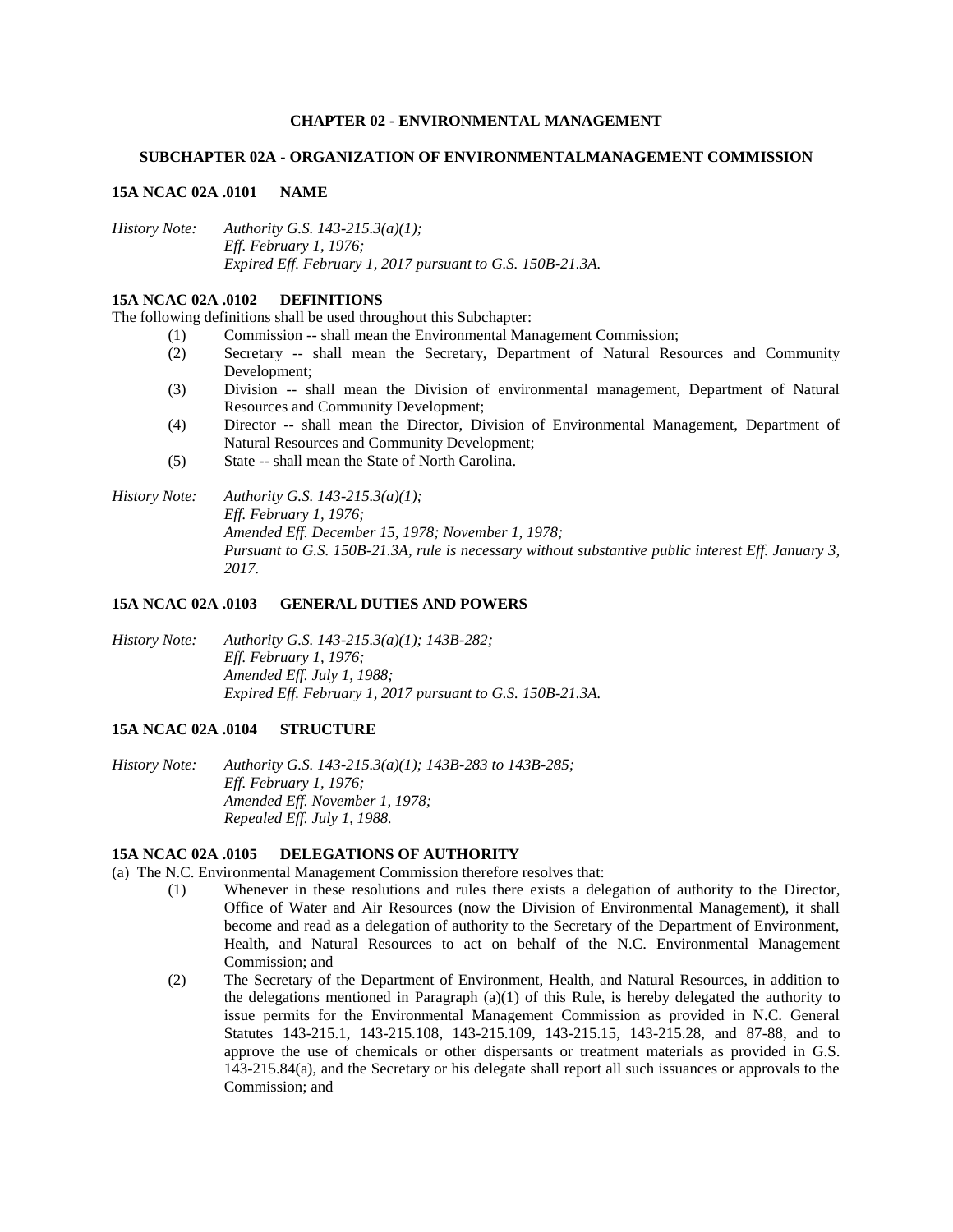(3) The Secretary of the Department of Environment, Health, and Natural Resources may delegate such of these authorities to any qualified employee of the Department of Environment, Health, and Natural Resources upon a finding by the Secretary of necessity in order to effectively and efficiently administer and enforce the rules of the N.C. Environmental Management Commission.

(b) Power to Enter Operational Agreements. The Commission authorizes the Secretary, on behalf of the Commission, to enter into any future operational agreements among the Commission, the developer of a condominium project or projects, and the condominium homeowners' association. The purpose of the operational agreement is to provide for an orderly transfer of permits issued to condominium project developers by the Commission; to identify the party to whom the developer will transfer the permit; and to guarantee that transferee homeowners' associations will comply with conditions of permits issued developers.

(c) Therefore, the Environmental Management Commission hereby resolves that: The Secretary, Department of Environment, Health, and Natural Resources is authorized to:

- (1) determine eligibility of applicants in accordance with Rule .0201, State Grants, found in Subchapter 2F of this Title;
- (2) give public notice of each eligible application as required in Rule .0201, State Grants, found in Subchapter 2F of this Title;
- (3) notify the applicant of the Commissions' recommended grant award as required in Rule .0201, State Grants, found in Subchapter 2F of this Title;
- (4) notify the applicant of a determination by the Commission of failure to qualify for a grant award as required in Rule .0201, State Grants, found in Subchapter 2F of this Title;
- (5) forward to the Department of Administration a Certificate of Eligibility for each grant award as required in Rule .0201, State Grants, found in Subchapter 2F of this Title;
- (6) prepare and file the annual report as required in Rule .0201, State Grants, found in Subchapter 2F of this Title;
- (7) redelegate any or all of the above duties to employees of the Division of Environmental Management.

*History Note: Authority G.S. 143-215.3(a)(1); 143-215.3(a)(4); Eff. February 1, 1976; Amended Eff. March 1, 1993; July 1, 1988; November 1, 1978; Pursuant to G.S. 150B-21.3A, rule is necessary without substantive public interest Eff. January 3, 2017.*

## **15A NCAC 02A .0106 REDELEGATIONS FROM THE SECRETARY**

*History Note: Authority G.S. 143-215.3(a)(1); 143-215.3(a)(4); 143B-10; Eff. February 1, 1976; Amended Eff. December 4, 1978; September 3, 1976; July 28, 1976; Repealed Eff. July 1, 1988.*

#### **15A NCAC 02A .0107 CREATION OF N.P.D.E.S. COMMITTEE**

(a) The Chairman of the Commission shall appoint at least five members of the Commission to serve as the National Pollutant Discharge Elimination System (NPDES) Committee, to advise the Commission on matters related to that system.

(b) Appointees to the NPDES Committee shall be persons who do not receive, or during the previous 24 months have not received, a significant portion of their income directly or indirectly from NPDES permit holders or applicants for NPDES permits.

(c) For purposes of this Rule:

- (1) The term "significant portion of their income" shall mean 10 percent of gross personal income for a calendar year, except that it shall mean 50 percent of gross personal income for a calendar year if the recipient is receiving such portion pursuant to retirement, pension, or similar arrangement, including other forms of income.
- (2) The "NPDES permit holders or applicants for NPDES permits" shall not include any department or agency of a state government.
- (3) The term "income" includes, but is not limited to, retirement benefits, consultant fees, and stock dividends.